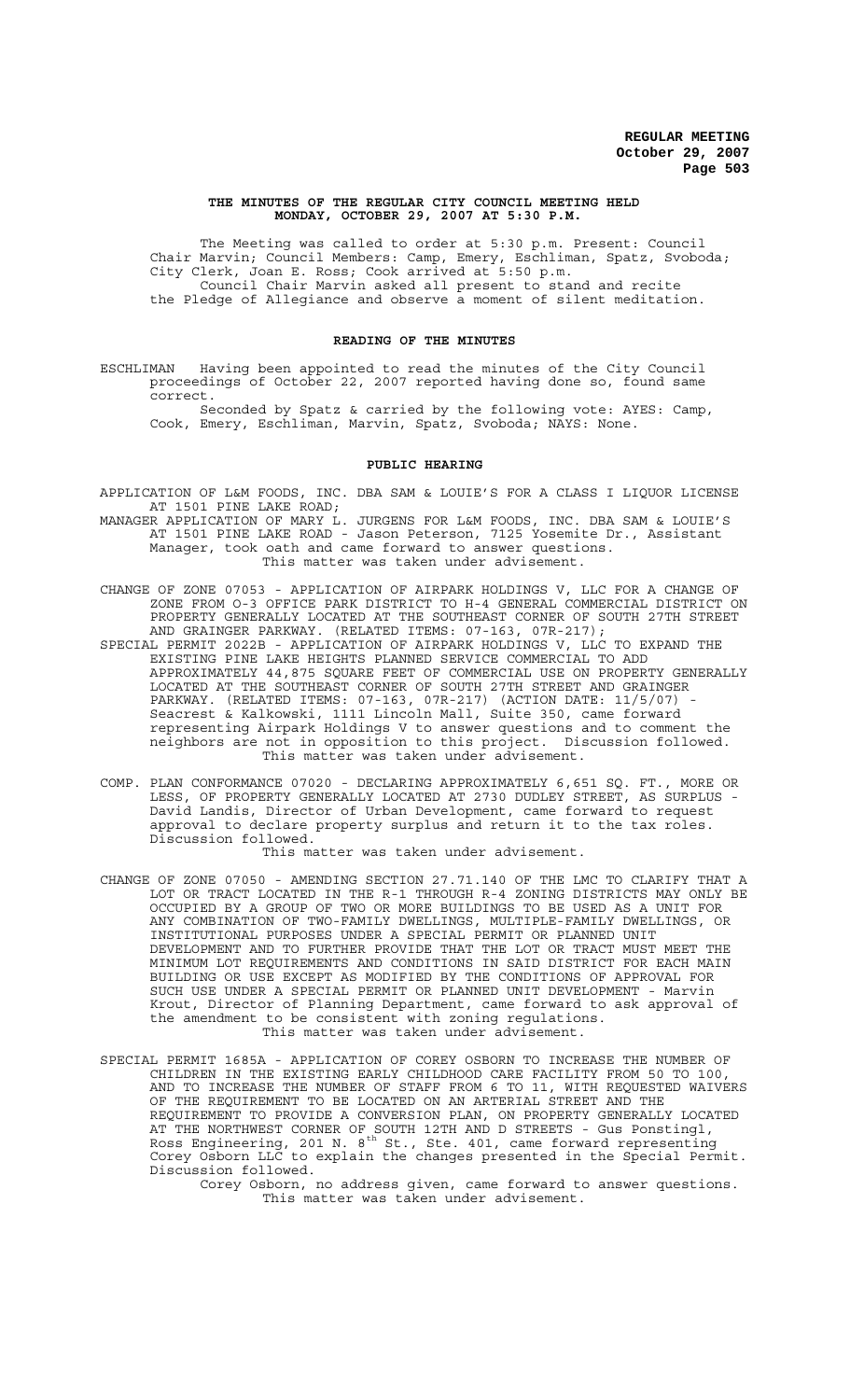COMP. PLAN CONFORMANCE 07019 - APPROVING AMENDMENTS TO THE LINCOLN CENTER REDEVELOPMENT PLAN TO ADD THE WEST HAYMARKET BLIGHT AND SUBSTANDARD STUDY AREA TO SAID PLAN; TO ADD LANGUAGE TO THE TEXT OF THE PLAN REFERENCING THE ADOPTED 2005 DOWNTOWN MASTER PLAN AND WEST HAYMARKET AREA; TO ADD THE WEST HAYMARKET REDEVELOPMENT PROJECT, WHICH MAY INCLUDE THE CONSTRUCTION OF AN ARENA, A PRIVATELY OWNED AND OPERATED HOTEL, A CONVENTION AND EXHIBITION CENTER, SURFACE AND STRUCTURE PARKING, BUSINESS SPACE, RECREATIONAL FACILITIES AND OTHER COMPLEMENTARY USES, IN AN AREA GENERALLY BOUNDED BY BNSF AND UNION PACIFIC RAILROAD LINES ON THE WEST, APPROXIMATELY N. 7TH STREET ON THE EAST, THE SOUTH INTERIOR ROADWAY OF HAYMARKET PARK AND BEREUTER PEDESTRIAN BRIDGE ON THE NORTH, AND "M" STREET ON THE SOUTH. THE LINCOLN CENTER REDEVELOPMENT PLAN AREA IS GENERALLY BOUNDED BY SALT CREEK, INTERSTATE 180 AND "R" STREET ON THE NORTH, 17TH STREET ON THE EAST, "G" STREET ON THE SOUTH, AND SALT CREEK, 2ND STREET, AND SUN VALLEY BLVD. ON THE WEST - David Landis, Director of Urban Development, came forward to ask approval of and explain the changes proposed to the Lincoln Center Redevelopment Plan.

Kent Morgan, Planning Department, presented an overview of the proposed Lincoln Center Redevelopment Plan.

John Kaatz, CSL, who has been retained by West Market Action Team for a feasibility study and market analysis came forward with his findings.

Dallas McGee, Ass't. Director of Urban Development, came forward to introduce Dr. Eric Thompson of the University of Nebraska Lincoln. Dr. Eric Thompson, Bureau of Business Research at the University of Nebraska Lincoln, came forward to talk about his economic impact

analysis. Mr. McGee, came forward to present a letter from the University of Nebraska Chancellor, Harvey Pearlman, and to state this resolution would allow them to seek a developer to partner in a hotel/convention center and to allow TIFF to be used to help finance the project. Discussion followed.

Wendy Birdsall, Chamber of Commerce, came forward in support. Discussion followed.

Terry Uland, Downtown Lincoln Association, came forward in support.

Boyd Ready, 2901 A Street, #109, came forward to express his views.

Danny Walker, 427 E Street, came forward in opposition.

Jon Camp, Council Person, requested a copy of the presentations.

George Crandall, Crandall Arambula PC, 520 SW Yamhill Roof, Ste. 4, Portland OR 97204, assisted with the preparation of the Downtown Master Plan and came forward to answer questions and to share this information. Discussion followed.

John Weinberg, 6601 Everett St., Chairman of the Downtown Lincoln Association and Co-chair of the Downtown Action Plan Committee came forward in support.

David Rowe, 2911 Mark Avenue, came forward in support and to promote a velodrome within the arena if one is to be built. Discussion followed.

Tom Lorenz, General Manager of Pershing, came forward to answer questions and was in support. Discussion followed.

Peter Hind, 5140 Valley Rd., Architecture and president of Lincoln Haymarket Development Corporation came forward in support.

Sue Wilkinson, 6411 Parducci Dr., came forward in support. Cleveland Reeves, 1909 Ryons Street, an architect whose business has recently moved to  $8^{\text{th}}$  & S Street came forward in support.

Barbara Arendt, Downtown Neighborhood Association, came forward in support.

Mike Rierden, 645 "M" Street, Suite 200, came forward as a tenant of JA Woollam Company (Cotswald Building) came forward with concerns of the conceptual plans showing M Street going through a portion of their parking lot which would limit their ability for expansion and may be cause to relocate. Discussion followed.

Marge Knight, CFO of JA Woollam Company, came forward to inform the Council about this company and how detrimental this project would be as proposed. Discussion followed.

Galen Pfeifer, Research Engineer for JA Woollam Company, came forward in support, but shared concerns with the possibility of losing property for expansion. Discussion followed.

Mike Morosin, no address given, came forward with comments. Eric Thompson came forward to answer further questions. Discussion followed.

Kent Morgan came forward to answer further questions. Discussion followed.

John Kaatz came forward to answer further questions. Discussion followed.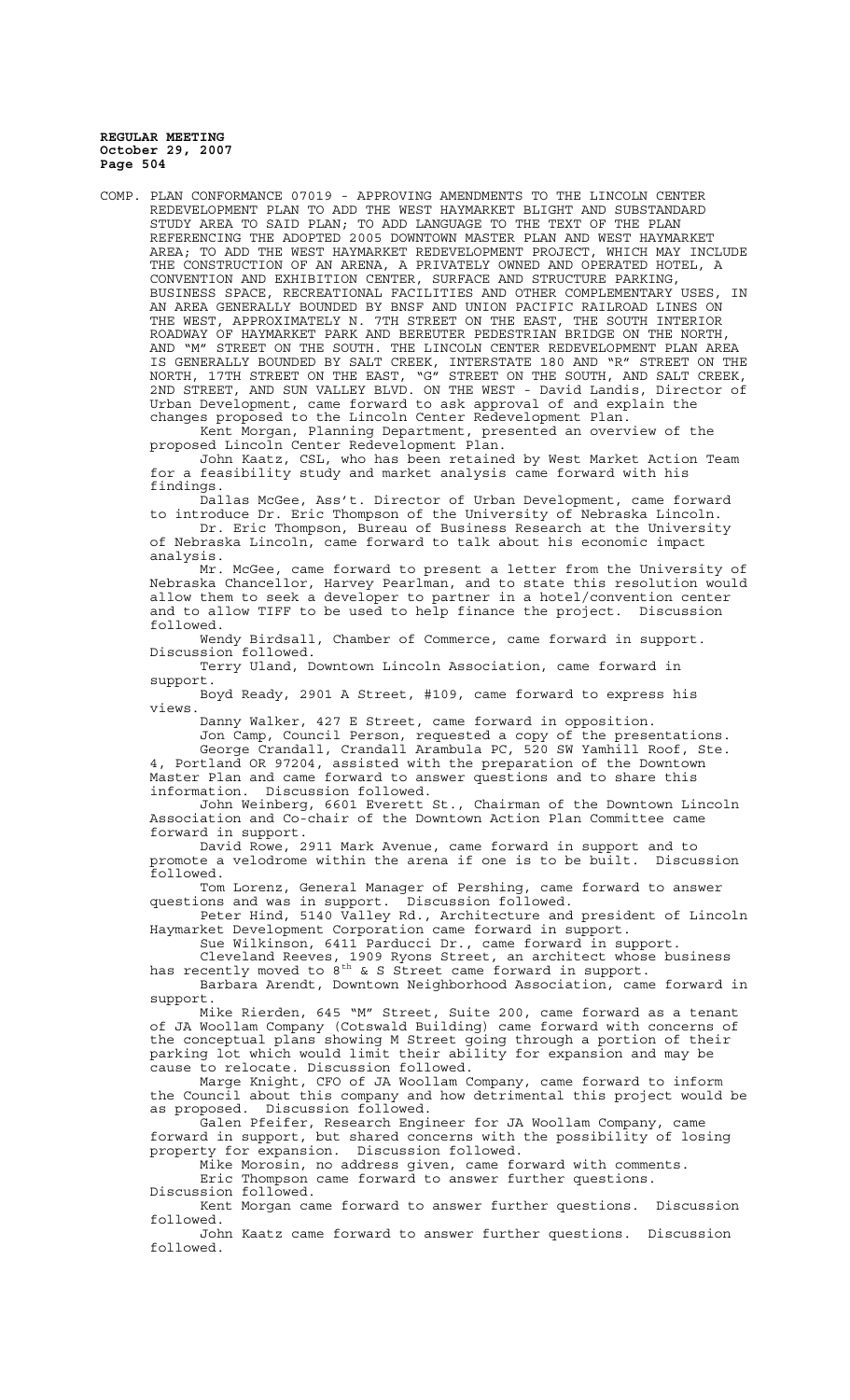Dallas McGee came forward to answer further questions. Discussion followed.

Dallas McGee came forward for rebuttal. This matter was taken under advisement.

**TOOK BREAK 8:55 P.M. RECONVENED 9:12 P.M.**

**\*\* END OF PUBLIC HEARING \*\***

## **COUNCIL ACTION**

## **LIQUOR RESOLUTIONS**

APPLICATION OF L&M FOODS, INC. DBA SAM & LOUIE'S FOR A CLASS I LIQUOR LICENSE AT 1501 PINE LAKE ROAD - CLERK read the following resolution, introduced by Jon Camp, who moved its adoption for approval:

A-84597 BE IT RESOLVED by the City Council of the City of Lincoln, Nebraska:

That after hearing duly had as required by law, consideration of the facts of this application, the Nebraska Liquor Control Act, and the pertinent City ordinances, the City Council recommends that the application of L&M Foods, Inc. dba Sam & Louie's for a Class "I" liquor license at 1501 Pine Lake Road, Lincoln, Nebraska, for the license period ending April 30, 2008, be approved with the condition that the premise complies in every respect with all city and state regulations. The City Clerk is directed to transmit a copy of this resolution to the Nebraska Liquor Control Commission.

Introduced by Jon Camp Seconded by Svoboda & carried by the following vote: AYES: Camp, Cook, Emery, Eschliman, Marvin, Spatz, Svoboda; NAYS: None.

MANAGER APPLICATION OF MARY L. JURGENS FOR L&M FOODS, INC. DBA SAM & LOUIE'S AT 1501 PINE LAKE ROAD - CLERK read the following resolution, introduced by Jon Camp, who moved its adoption for approval:

A-84598 WHEREAS, L&M Foods, Inc. dba Sam & Louie's located at 1501 Pine Lake Road, Lincoln, Nebraska has been approved for a Retail Class "I" liquor license, and now requests that Mary L. Jurgens be named manager; WHEREAS, Mary L. Jurgens appears to be a fit and proper person to manage said business.

NOW, THEREFORE, BE IT RESOLVED by the City Council of the City of Lincoln, Nebraska:

That after hearing duly had as required by law, consideration of the facts of this application, the Nebraska Liquor Control Act, and the pertinent City ordinances, the City Council recommends that Mary L. Jurgens be approved as manager of this business for said licensee. The City Clerk is directed to transmit a copy of this resolution to the Nebraska Liquor Control Commission.

Introduced by Jon Camp Seconded by Svoboda & carried by the following vote: AYES: Camp, Cook, Emery, Eschliman, Marvin, Spatz, Svoboda; NAYS: None.

APPLICATION OF CRABBY BILL'S SEAFOOD SHACK INC. DBA CRABBY BILL'S SEAFOOD SHACK TO EXPAND IT'S PRESENTLY LICENSED PREMISES BY THE ADDITION OF A SIDEWALK CAFÉ MEASURING APPROXIMATELY 20 FEET BY 18 FEET AT 803 Q STREET - CLERK read the following resolution, introduced by Jon Camp, who moved

its adoption for approval:<br>A-84599 BE IT RESOLVED by th BE IT RESOLVED by the City Council of the City of Lincoln, Nebraska:

That after hearing duly had as required by law, consideration of the facts of this application, the Nebraska Liquor Control Act, and the pertinent City ordinances, the City Council recommends that the application of Crabby Bill's Seafood Shack, Inc. dba Crabby Bill's Seafood Shack for a Class "C" liquor license at 803 Q Street, Lincoln, Nebraska, for the license period ending October 31, 2007, be approved with the condition that the premise complies in every respect with all city and state regulations. The City Clerk is directed to transmit a copy of this resolution to the Nebraska Liquor Control Commission. Introduced by Jon Camp

Seconded by Svoboda & carried by the following vote: AYES: Camp, Cook, Emery, Eschliman, Marvin, Spatz, Svoboda; NAYS: None.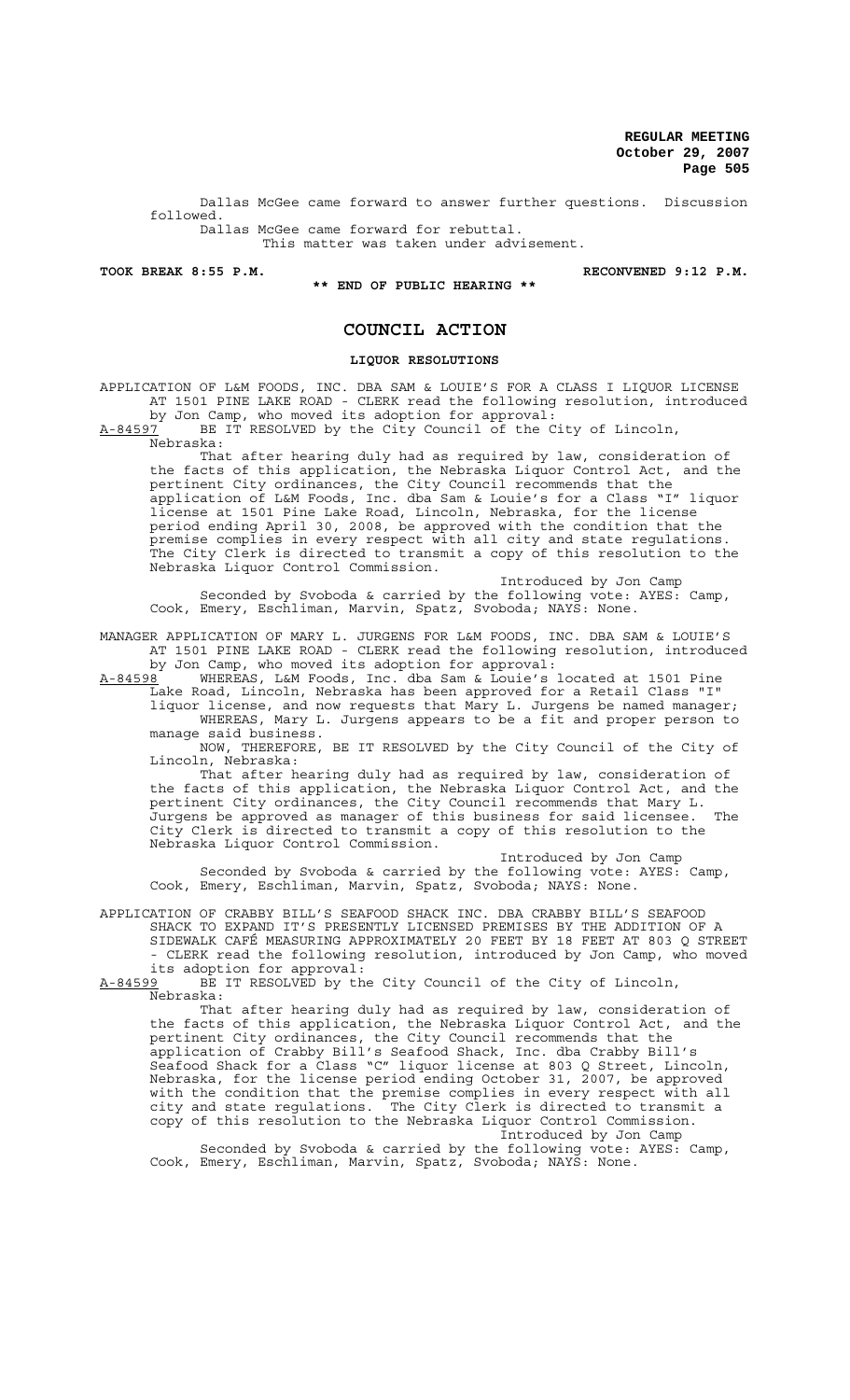# **ORDINANCES - 2ND READING & RELATED RESOLUTIONS (as required)**

- APPROVING A LEASE AGREEMENT BETWEEN THE CITY AND SPIRITS BY BECKMAN FOR THE LEASE OF OFFICE SPACE BY THE LINCOLN AREA AGENCY ON AGING FOR ITS LINCOLN INFORMATION FOR THE ELDERLY (LIFE) PROGRAM AT 708 NORTH CHESTNUT STREET, WAHOO, NEBRASKA - CLERK read an ordinance, introduced by Robin Eschliman, accepting and approving a Lease Agreement between the City of Lincoln and Spirits by Beckman for the lease of office space by the Lincoln Area Agency on Aging for its Lincoln Information For the Elderly (LIFE) Program at 708 North Chestnut, Wahoo, Nebraska, for a term commencing on May 1, 2007 and terminating on December 31, 2007, the second time.
- APPROVING A LEASE AGREEMENT BETWEEN THE CITY AND THE PANAMA CAFÉ FOR THE LEASE OF SPACE BY THE LINCOLN AREA AGENCY ON AGING FOR ITS ACTIVAGE CENTER PROGRAM AT 310 LOCUST STREET, PANAMA, NEBRASKA - CLERK read an ordinance, introduced by Robin Eschliman, accepting and approving a Lease Agreement between the City of Lincoln and The Panama Café for the lease of space by the Lincoln Area Agency on Aging for its ActivAge Center Program at 310 Locust Street, Panama, NE 68419, for a term commencing October 2, 2007 and terminating on August 31, 2008, the second time.
- APPROVING A LEASE AGREEMENT BETWEEN THE CITY AND THE POLK SENIOR CENTER FOR THE LEASE OF OFFICE SPACE BY THE LINCOLN AREA AGENCY ON AGING FOR ITS LINCOLN INFORMATION FOR THE ELDERLY (LIFE) MEDICAID WAIVER PROGRAM AT 230 NORTH MAIN STREET, POLK, NEBRASKA - CLERK read an ordinance, introduced by Robin Eschliman, accepting and approving a Lease Agreement between the City of Lincoln and the Polk Senior Center for the lease of office space by the Lincoln Area Agency on Aging for its Lincoln Information For the Elderly (LIFE) Medicaid Waiver Program located within the Center at 230 N. Main Street, Polk, NE 68654, for a 13-month term from May 1, 2007 through May 31, 2008, the second time.
- APPROVING A LEASE AGREEMENT BETWEEN THE CITY AND DITTMER & DITTMER OF CRETE FOR THE LEASE OF SPACE BY THE LINCOLN AREA AGENCY ON AGING FOR ITS LINCOLN INFORMATION FOR THE ELDERLY (LIFE) PROGRAM AT 1005 E HIGHWAY 33, SUITE 6, CRETE NEBRASKA - CLERK read an ordinance, introduced by Robin Eschliman, accepting and approving a Lease Agreement between the City of Lincoln and Dittmer and Dittmer for the lease of office space by the Lincoln Area Agency on Aging for its Lincoln Information For the Elderly (LIFE) Program at 1005 E Highway 33, Suite 6, Crete, NE 68333, for a 13 month term from May 1, 2007 through May 31, 2008, the second time.
- CHANGE OF ZONE 07053 APPLICATION OF AIRPARK HOLDINGS V, LLC FOR A CHANGE OF ZONE FROM O-3 OFFICE PARK DISTRICT TO H-4 GENERAL COMMERCIAL DISTRICT ON PROPERTY GENERALLY LOCATED AT THE SOUTHEAST CORNER OF SOUTH 27TH STREET AND GRAINGER PARKWAY. (RELATED ITEMS: 07-163, 07R-217) - CLERK read an ordinance, introduced by Robin Eschliman, amending the Lincoln Zoning District Maps attached to and made a part of Title 27 of the Lincoln Municipal Code, by changing the boundaries of the districts established and shown thereon, the second time.
- SPECIAL PERMIT 2022B APPLICATION OF AIRPARK HOLDINGS V, LLC TO EXPAND THE EXISTING PINE LAKE HEIGHTS PLANNED SERVICE COMMERCIAL TO ADD APPROXIMATELY 44,875 SQUARE FEET OF COMMERCIAL USE ON PROPERTY GENERALLY LOCATED AT THE SOUTHEAST CORNER OF SOUTH 27TH STREET AND GRAINGER PARKWAY. (RELATED ITEMS: 07-163, 07R-217) (ACTION DATE: 11/5/07)
- COMP. PLAN CONFORMANCE 07020 DECLARING APPROXIMATELY 6,651 SQ. FT., MORE OR LESS, OF PROPERTY GENERALLY LOCATED AT 2730 DUDLEY STREET, AS SURPLUS - CLERK read an ordinance, introduced by Robin Eschliman, declaring the City-owned property generally located at 2730 Dudley Street as surplus and authorizing the sale thereof, the second time.
- CHANGE OF ZONE 07050 AMENDING SECTION 27.71.140 OF THE LMC TO CLARIFY THAT A LOT OR TRACT LOCATED IN THE R-1 THROUGH R-4 ZONING DISTRICTS MAY ONLY BE OCCUPIED BY A GROUP OF TWO OR MORE BUILDINGS TO BE USED AS A UNIT FOR ANY COMBINATION OF TWO-FAMILY DWELLINGS, MULTIPLE-FAMILY DWELLINGS, OR INSTITUTIONAL PURPOSES UNDER A SPECIAL PERMIT OR PLANNED UNIT DEVELOPMENT AND TO FURTHER PROVIDE THAT THE LOT OR TRACT MUST MEET THE MINIMUM LOT REQUIREMENTS AND CONDITIONS IN SAID DISTRICT FOR EACH MAIN BUILDING OR USE EXCEPT AS MODIFIED BY THE CONDITIONS OF APPROVAL FOR SUCH USE UNDER A SPECIAL PERMIT OR PLANNED UNIT DEVELOPMENT - CLERK read an ordinance, introduced by Robin Eschliman, amending Section 27.71.140 of the Lincoln Municipal Code relating to height and area regulations to clarify that a lot or tract located in the R-1 through R-4 zoning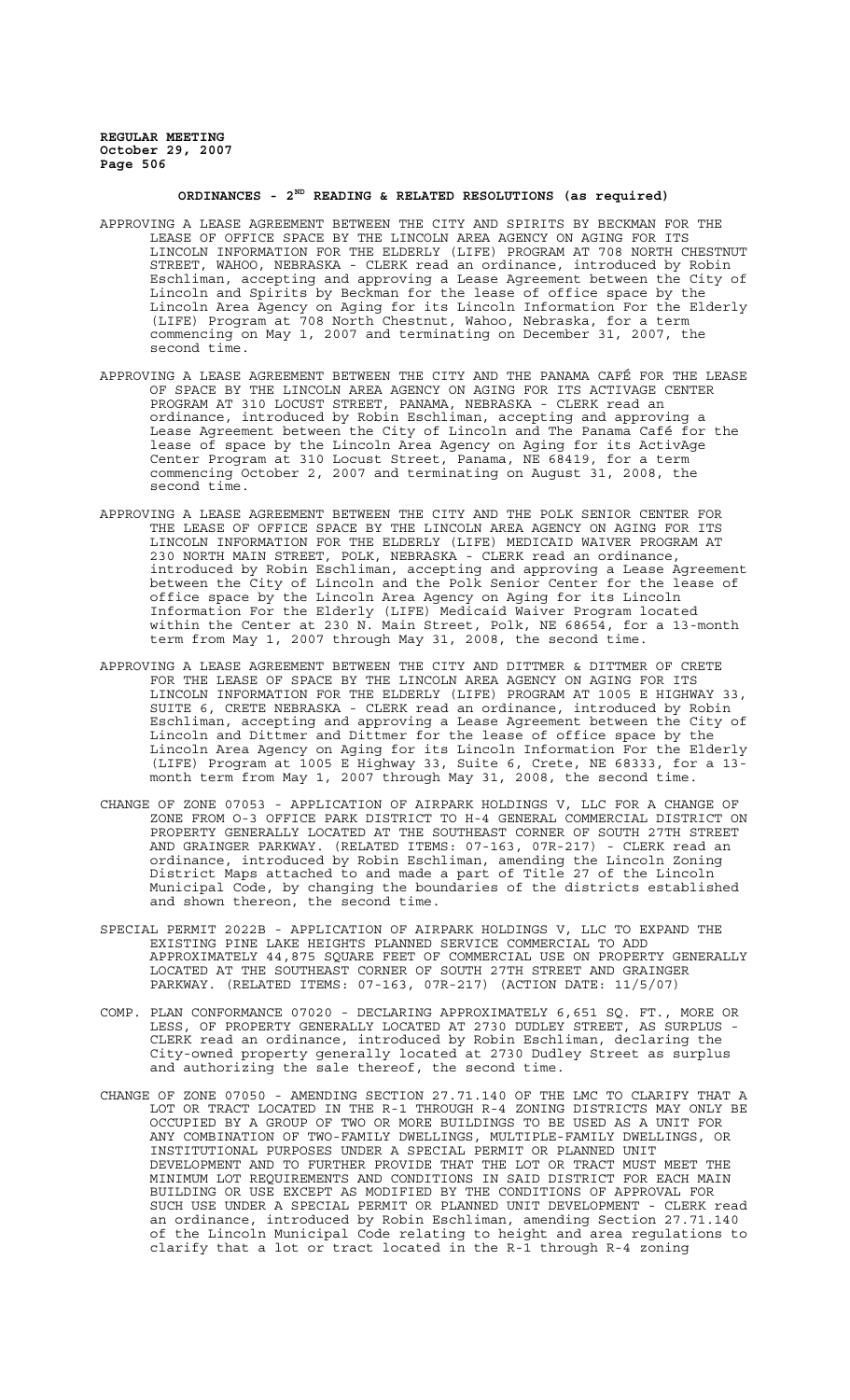districts may only be occupied by a group of two or more buildings to be used as a unit for any combination of two-family dwellings, multiplefamily dwellings, or institutional purposes under a special permit or planned unit development and to further provide that the lot or tract must meet the minimum lot requirements and conditions in said district for each main building or use except as modified by the conditions of approval for such use under a special permit or planned unit development; amending Section 27.81.010 clarify that Chapters 27.60 and 27.63 also apply; and repealing Sections 27.71.140 and 27.81.010 of the Lincoln Municipal Code as hitherto existing, the second time.

### **PUBLIC HEARING RESOLUTIONS**

ACCEPTING THE REPORT OF NEW AND PENDING CLAIMS AGAINST THE CITY AND APPROVING DISPOSITION OF CLAIMS SET FORTH FOR THE PERIOD OF OCTOBER 1 - 15, 2007 - PRIOR to reading:<br>CAMP Moved

Moved to amend Bill No. 07R-218 by adding the following to the list of ALLOWED OR SETTLED claims:

Shawn Coqdill and Rex Coqdill  $\frac{$20,646.15}{5,000.00}$ Farmers Insurance Group (Claim No. 099 SUB 1010536426-1)

Arthur P. Ewoldt 1967.00 Seconded by Eschliman & carried by the following vote: AYES: Camp, Cook, Emery, Eschliman, Marvin, Spatz, Svoboda; NAYS: None.

CLERK Read the following resolution, introduced by Robin Eschliman, who moved its adoption as amended:<br>A-84600 BE IT RESOLVED by the Ci

BE IT RESOLVED by the City Council of the City of Lincoln, Nebraska:

That the claims listed in the attached report, marked as Exhibit "A", dated October 16, 2007, of various new and pending tort claims filed against the City of Lincoln with the Office of the City Attorney or the Office of the City Clerk, as well as claims which have been disposed of, are hereby received as required by Neb. Rev. Stat. § 13-905 (Reissue 1997). The dispositions of claims by the Office of the City Attorney, as shown by the attached report, are hereby approved:

| DENIED          |          | ALLOWED OR SETTLED                  |           |
|-----------------|----------|-------------------------------------|-----------|
| Anne M. Cognard | \$556.26 | Ormic Concessions, Inc. \$10,234.50 |           |
| Diane Reinsch   | NAS*     | Time Warner Cable                   | 5,090.63  |
| Sandra Eadie    | NAS*     | Don Lehr & Merna Lehr               | 100.00    |
| Adelaide Ladd   | 435.00   | Mylinh Nguyen                       | 5,800.00  |
|                 |          | Jeremy A. Walburn                   | 14,700.00 |
|                 |          | Shawn Cogdill and                   |           |
|                 |          | Rex Cogdill                         | 20,646.15 |
|                 |          | Farmers Insurance Group             | 5,000.00  |
|                 |          | (Claim No. 099 SUB 1010536436-1)    |           |
|                 |          | Arthur P. Ewoldt                    | 967.00    |
|                 |          |                                     |           |

\* No Amount Specified

The City Attorney is hereby directed to mail to the various claimants listed herein a copy of this resolution which shows the final disposition of their claim.

Introduced by Robin Eschliman Seconded by Svoboda & carried by the following vote: AYES: Camp, Cook, Emery, Eschliman, Marvin, Spatz, Svoboda; NAYS: None.

APPROVING APPROPRIATIONS IN THE AMOUNT OF \$34,591 FROM THE OPERATION OF KENO LOTTERY FUNDS FOR VARIOUS HUMAN SERVICES - CLERK read the following

resolution, introduced by Robin Eschliman, who moved its adoption: A-84601 WHEREAS, Resolution No. A-75378 provides that five percent of the gross proceeds realized by the City of Lincoln from the operation of a keno lottery shall be designated for such human services as may be recommended and approved by the Joint Budget Committee, City Council and

Lancaster Board of Commissioners; and WHEREAS, the Joint Budget Committee has recommended that the City Council and Lancaster County Board of Commissioners approve the

designation of \$34,591.00 from said gross funds for the human services listed in Attachment "A" (Keno Prevention Fund Round 27) attached hereto and incorporated herein by reference.

NOW, THEREFORE, BE IT RESOLVED by the City Council of the City of Lincoln, Nebraska:

The designation of the \$34,591.00 from gross funds from the operation of keno lottery for the human services listed in Attachment "A" is hereby approved and the Mayor is authorized to enter into grant contracts with Lancaster County, Nebraska and the respective agencies providing said human services.

Introduced by Robin Eschliman Seconded by Svoboda & carried by the following vote: AYES: Camp, Cook, Emery, Eschliman, Marvin, Spatz, Svoboda; NAYS: None.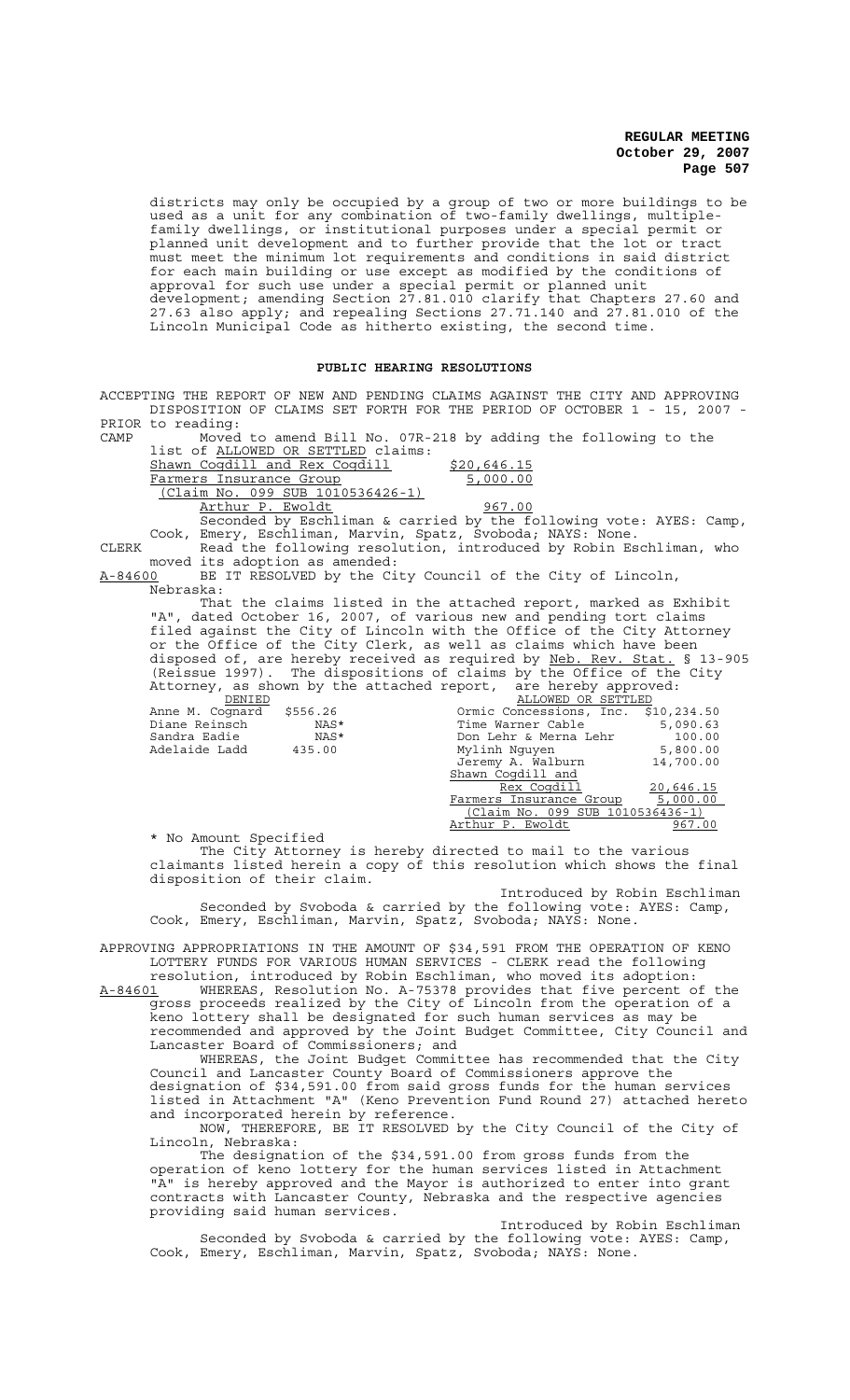SPECIAL PERMIT 1685A - APPLICATION OF COREY OSBORN TO INCREASE THE NUMBER OF CHILDREN IN THE EXISTING EARLY CHILDHOOD CARE FACILITY FROM 50 TO 100, AND TO INCREASE THE NUMBER OF STAFF FROM 6 TO 11, WITH REQUESTED WAIVERS OF THE REQUIREMENT TO BE LOCATED ON AN ARTERIAL STREET AND THE REQUIREMENT TO PROVIDE A CONVERSION PLAN, ON PROPERTY GENERALLY LOCATED AT THE NORTHWEST CORNER OF SOUTH 12TH AND D STREETS - CLERK read the following resolution, introduced by Robin Eschliman, who moved its adoption:

A-84602 MHEREAS, Corey Osborn has submitted an application designated as Special Permit No. 1685A for authority to increase the number of children and staff in the existing early childhood care facility for up to 100 children and 11 employees, together with requested waivers of the requirements that the early childhood care facility be located on an arterial street and that a conversion plan be provided, on property located at the northwest corner of S. 12th Street and D Street, and legally described as follows:

All of Lots 11 and 12, Block 189, Original Plat of Lincoln, located in the Southeast Quarter of Section 26, Township 10 North, Range 6 East of the 6th P.M., Lincoln, Lancaster County, Nebraska;

WHEREAS, the community as a whole, the surrounding neighborhood, and the real property adjacent to the area included within the site plan for this early childhood care facility will not be adversely affected by granting such a permit; and

WHEREAS, said site plan together with the terms and conditions hereinafter set forth are consistent with the comprehensive plan of the City of Lincoln and with the intent and purpose of Title 27 of the Lincoln Municipal Code to promote the public health, safety, and general welfare.<br>NOW,

THEREFORE, BE IT RESOLVED by the City Council of the City of Lincoln, Nebraska:

That the application of Corey Osborn, hereinafter referred to as "Permittee", to operate an early childhood care facility for 100 children and 11 staff be and the same is hereby granted under the provisions of Section 27.63.070 of the Lincoln Municipal Code upon condition that construction of said early childhood care facility be in strict compliance with said application, the site plan, and the following additional express terms, conditions, and requirements:

1. This permit approves the operation of an early childhood care facility for up to 100 children and 11 staff members.

2. This permit approves a waiver to the requirement that the facility be located on an arterial street and that a conversion plan be provided.

3. Before receiving building permits, the Permittee must submit to the Planning Department for review and approval a revised site plan including 5 copies showing the following revisions:

- a. Add to the General Notes, "Signs need not be shown on this site plan, but need to be in compliance with Chapter 27.69 of the Lincoln Zoning Ordinance, and must be approved by Building & Safety Department prior to installation."
- b. Change General Note #4 to read 100 students and 11 employees are permitted as long as all parking requirements are met.
- 4. Before receiving building permits, the Permittee must: a. Provide the Planning Department with documentation from the Health Department that all requirements for an early childhood care facility have been met.
	- b. Provide the Planning Department with documentation from the Register of Deeds that the letter of acceptance as required by the approval of the special permit has been recorded.

5. Before occupying this early childhood care facility, all development and construction must conform to the approved plans. 6. All privately-owned improvements, including landscaping and recreational facilities, must be permanently maintained by the Permittee.<br>7.

The site plan approved by this permit shall be the basis for all interpretations of setbacks, yards, locations of buildings, location of parking and circulation elements, and similar matters.

8. The terms, conditions, and requirements of this resolution shall be binding and obligatory upon the Permittee and the Permittee's successors and assigns. The building official shall report violations to the City Council which may revoke the special permit or take such other action as may be necessary to gain compliance.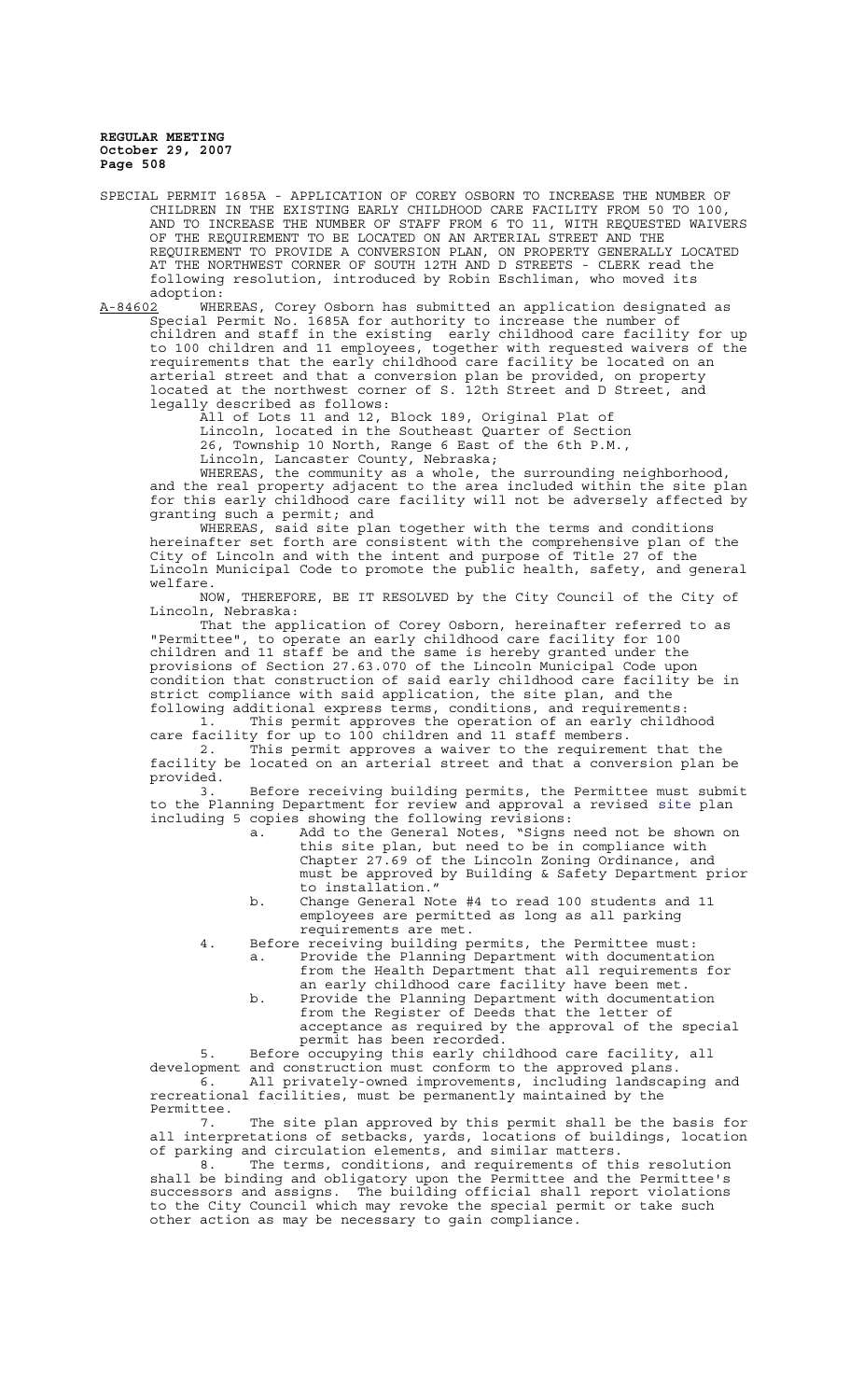9. The Permittee shall sign and return the City's letter of acceptance to the City Clerk within 60 days following approval of the special permit, provided, however, said 60-day period may be extended up to six months by administrative amendment. The City Clerk shall file a copy of the resolution approving the special permit and the letter of acceptance with the Register of Deeds, filing fees therefor to be paid in advance by the Permittee.

10. The site plan as approved with this resolution voids and supersedes all previously approved site plans, however, all resolutions approving previous permits remain in force unless specifically amended by this resolution.

Introduced by Robin Eschliman Seconded by Svoboda & carried by the following vote: AYES: Camp, Cook, Emery, Eschliman, Marvin, Spatz, Svoboda; NAYS: None.

COMP. PLAN CONFORMANCE 07019 - APPROVING AMENDMENTS TO THE LINCOLN CENTER REDEVELOPMENT PLAN TO ADD THE WEST HAYMARKET BLIGHT AND SUBSTANDARD STUDY AREA TO SAID PLAN; TO ADD LANGUAGE TO THE TEXT OF THE PLAN REFERENCING THE ADOPTED 2005 DOWNTOWN MASTER PLAN AND WEST HAYMARKET AREA; TO ADD THE WEST HAYMARKET REDEVELOPMENT PROJECT, WHICH MAY INCLUDE THE CONSTRUCTION OF AN ARENA, A PRIVATELY OWNED AND OPERATED HOTEL, A CONVENTION AND EXHIBITION CENTER, SURFACE AND STRUCTURE PARKING, BUSINESS SPACE, RECREATIONAL FACILITIES AND OTHER COMPLEMENTARY USES, IN AN AREA GENERALLY BOUNDED BY BNSF AND UNION PACIFIC RAILROAD LINES ON THE WEST, APPROXIMATELY N. 7TH STREET ON THE EAST, THE SOUTH INTERIOR ROADWAY OF HAYMARKET PARK AND BEREUTER PEDESTRIAN BRIDGE ON THE NORTH, AND "M" STREET ON THE SOUTH. THE LINCOLN CENTER REDEVELOPMENT PLAN AREA IS GENERALLY BOUNDED BY SALT CREEK, INTERSTATE 180 AND "R" STREET ON THE NORTH, 17TH STREET ON THE EAST, "G" STREET ON THE SOUTH, AND SALT CREEK, 2ND STREET, AND SUN VALLEY BLVD. ON THE WEST - PRIOR to reading: ESCHLIMAN Moved to amend Bill No. 07R-221 to submit back to Staff the

Woolham property and see if they can find an alternative way to route the street.

Seconded by Camp & **LOST** by the following vote: AYES: Eschliman; Nays: Camp, Cook, Emery, Marvin, Spatz, Svoboda.

CLERK The Read the following resolution, introduced by Robin Eschliman, who moved its adoption:

A-84603 WHEREAS, the City Council on October 22, 1984, adopted Resolution No. A-69713 finding an area generally bounded by "R" Street, 17th Street, "S" Street, and 7th Street to be blighted, and on October 19, 1987, adopted Resolution No. A-71701 finding said area to be blighted and substandard as defined in the Nebraska Community Development Law (Neb.Rev. Stat. § 18-2101, et seq. as amended) and in need of redevelopment; and

WHEREAS, The City Council has previously adopted the Lincoln Center Redevelopment Plan (hereinafter the "Plan") including plans for various redevelopment projects within said area in accordance with the requirements and procedures of the Nebraska Community Development Law; and now desires to modify said plan by a) adding the West Haymarket Blight and Substandard Study Area to the Lincoln Center Redevelopment Plan Area; b) adding language to the text of the plan referencing the Adopted 2005 Downtown Master Plan and West Haymarket Redevelopment Project, in an area generally bounded by BNSF and Union Pacific railroad lines on the west, by approximately N. 7th St. on the east, the south interior roadway of Haymarket Park and Bereuter Pedestrian Bridge on the north and M St. on the south; and

WHEREAS, the Director of the Urban Development Department has filed with the City Clerk modifications to the Lincoln Center Redevelopment Plan (Attachment "A") for said blighted and substandard area, which plan as modified is contained in the document entitled "West Haymarket Redevelopment Project" which is attached hereto, marked as Attachment "B", and made a part hereof by reference, and has reviewed said plan and has found that it meets the conditions set forth in Neb. Rev. Stat. § 18-2113 (2006 Cum. Supp.); and

WHEREAS, on September 14, 2007, a notice of public hearing was mailed postage prepaid to all registered neighborhood associations located in whole or in part within one mile radius of the area to be redeveloped setting forth the time, date, place and purpose of the public hearing to be held on September 26, 2007 before the Lincoln City - Lancaster County Planning Commission regarding the proposed Amendment to the Lincoln Center Redevelopment Plan, a copy of said notice and list of said registered neighborhood associations having been attached hereto as Attachment "F" and "G" respectively; and

WHEREAS, on October 11, 2007 a notice of public hearing was mailed postage prepaid to the foregoing registered neighborhood associations setting forth the time, date, place, and purpose of the public hearing before the City Council to be held on October 29, 2007, regarding the proposed Amendments to the Lincoln Center Redevelopment Plan, a copy of said notice having been attached hereto as Attachment "H"; and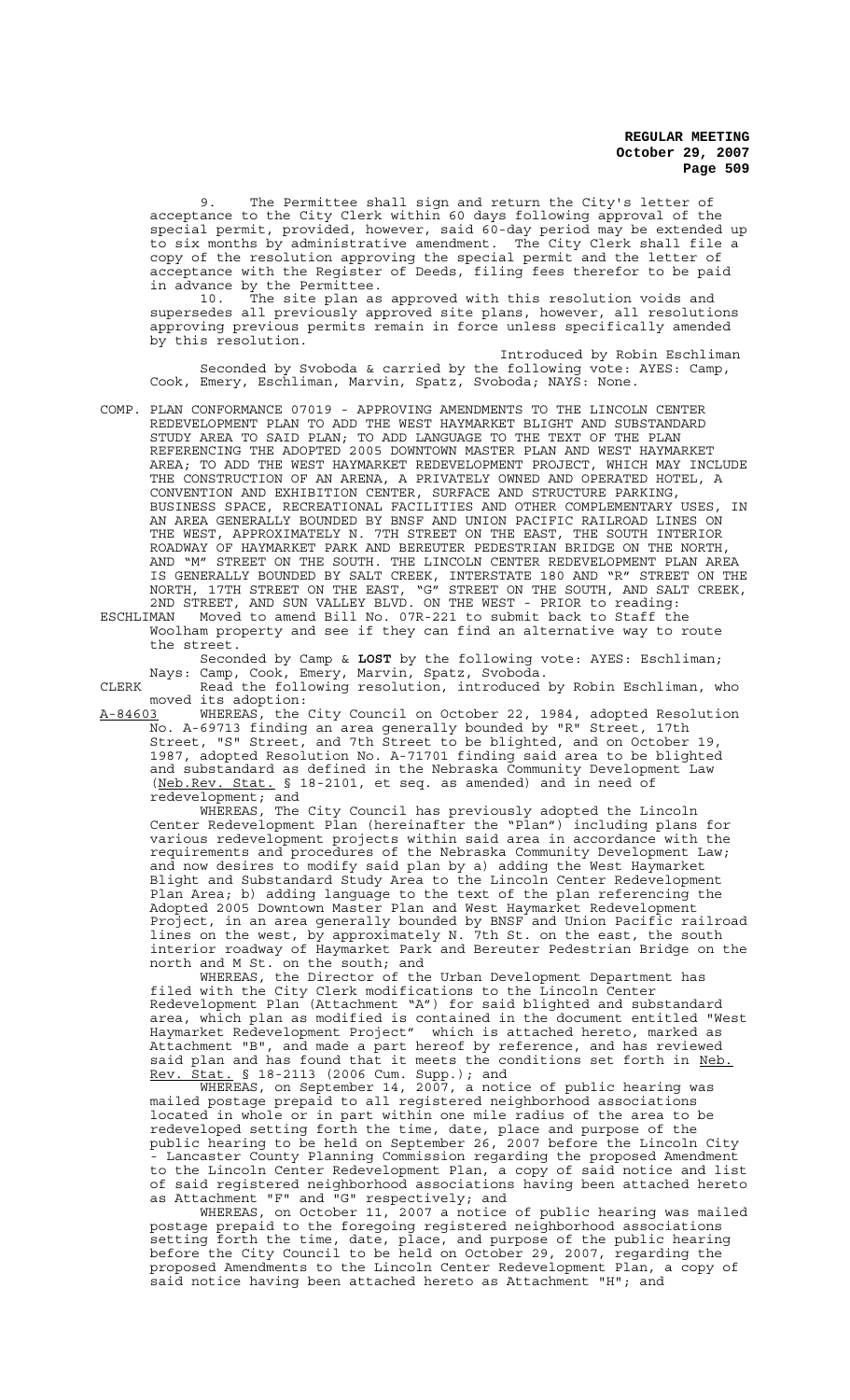> WHEREAS, on October 12, 2007 and October 19, 2007 a Notice of Public Hearing was published in the Lincoln Journal Star newspaper, setting the time, date, place and purpose of the public hearing to be held on October 29, 2007 regarding the proposed Amendments to the Lincoln Center Redevelopment Plan for said blighted and substandard area, a copy of such notice having been attached hereto and marked as Attachment "I"; and

WHEREAS, said proposed Amendment to the Lincoln Center Redevelopment Plan for the West Haymarket Redevelopment Project has been submitted to the Lincoln-Lancaster County Planning Commission for review and recommendations, and said Planning Commission on September 26, 2007 found the Plan Amendment to be in conformance with the Comprehensive Plan and recommended approval thereof; and

WHEREAS, on October 29, 2007 in the City Council chambers of the County-City Building, 555 South 10th Street, Lincoln, Nebraska, the City Council held a public hearing relating to the proposed modifications to the redevelopment plan and all interested parties were afforded at such public hearing a reasonable opportunity to express their views

respecting said proposed modifications to the redevelopment plan; and WHEREAS, the City Council has duly considered all statements made and materials submitted relating to said proposed modifications to the redevelopment plan.

NOW, THEREFORE, IT IS FOUND AND DETERMINED by the City Council of the City of Lincoln, Nebraska as follows:

1. That the Lincoln Center Redevelopment Plan, as modified by changing said plan to add text to the Plan referencing the Adopted 2005 Downtown Master Plan including the West Haymarket Blight and Substandard Study Area to the Lincoln Center Redevelopment Plan area (Attachment "A") and incorporate the West Haymarket Redevelopment Project  $(Attentionment "B")$ , is described in sufficient detail and is designed with the general purpose of accomplishing a coordinated, adjusted and harmonious development of the City and its environs which will promote the general health, safety and welfare, sound design and arrangement, the wise and efficient expenditure of public funds, and the prevention of the recurrence of unsanitary or unsafe dwelling accommodations or conditions of blight.<br>2. That the

That the Redevelopment Plan is feasible and in conformity with the general plan for the development of the City of Lincoln as a whole and said plan is in conformity with the legislative declarations and determinations set forth in the Community Development Law; and

3. Such substandard and blighted conditions in the Redevelopment Project Area are beyond remedy and control solely by regulatory process and the exercise of police power and cannot be dealt with effectively by the ordinary operations or private enterprise without the aids provided by the Community Development law, specifically including Tax Increment Financing.

4. That elimination of said substandard and blighted conditions under the authority of the Community Development Law is found to be a public purpose and in the public interest; and

5. That the West Haymarket Redevelopment Project would not be economically feasible without the use of tax-increment financing. 6. That the West Haymarket Redevelopment Project would not

occur in the West Haymarket Redevelopment Project Area without the use of tax-increment financing.

NOW, THEREFORE, BE IT RESOLVED by the City Council of the City of Lincoln, Nebraska:

1. That pursuant to the provisions of the Nebraska Community Development Law and in light of the foregoing findings and determinations, the "Proposed Amendments to the Lincoln Center Redevelopment Plan attached hereto as Attachment "A" adding text to the Plan referencing the Adopted 2005 Downtown Master Plan including the West Haymarket Blight and Substandard Study Area to the Lincoln Center Redevelopment Plan Area, and establishing the West Haymarket Redevelopment Project (Attachment "B"), is hereby accepted and approved

by the City Council as the governing body for the City of Lincoln.<br>2. That the Urban Development Director, or his authorized That the Urban Development Director, or his authorized representative, is hereby authorized and directed to take all steps necessary to implement the provisions of said redevelopment plan as they relate to the above-described modifications.

3. That the Redevelopment Project Area for the West Haymarket Redevelopment Project as described and depicted in the Plan Amendments is the Redevelopment Project Area comprising the property to be included in the area subject to the increment provision authorized in the Nebraska Community Development Law.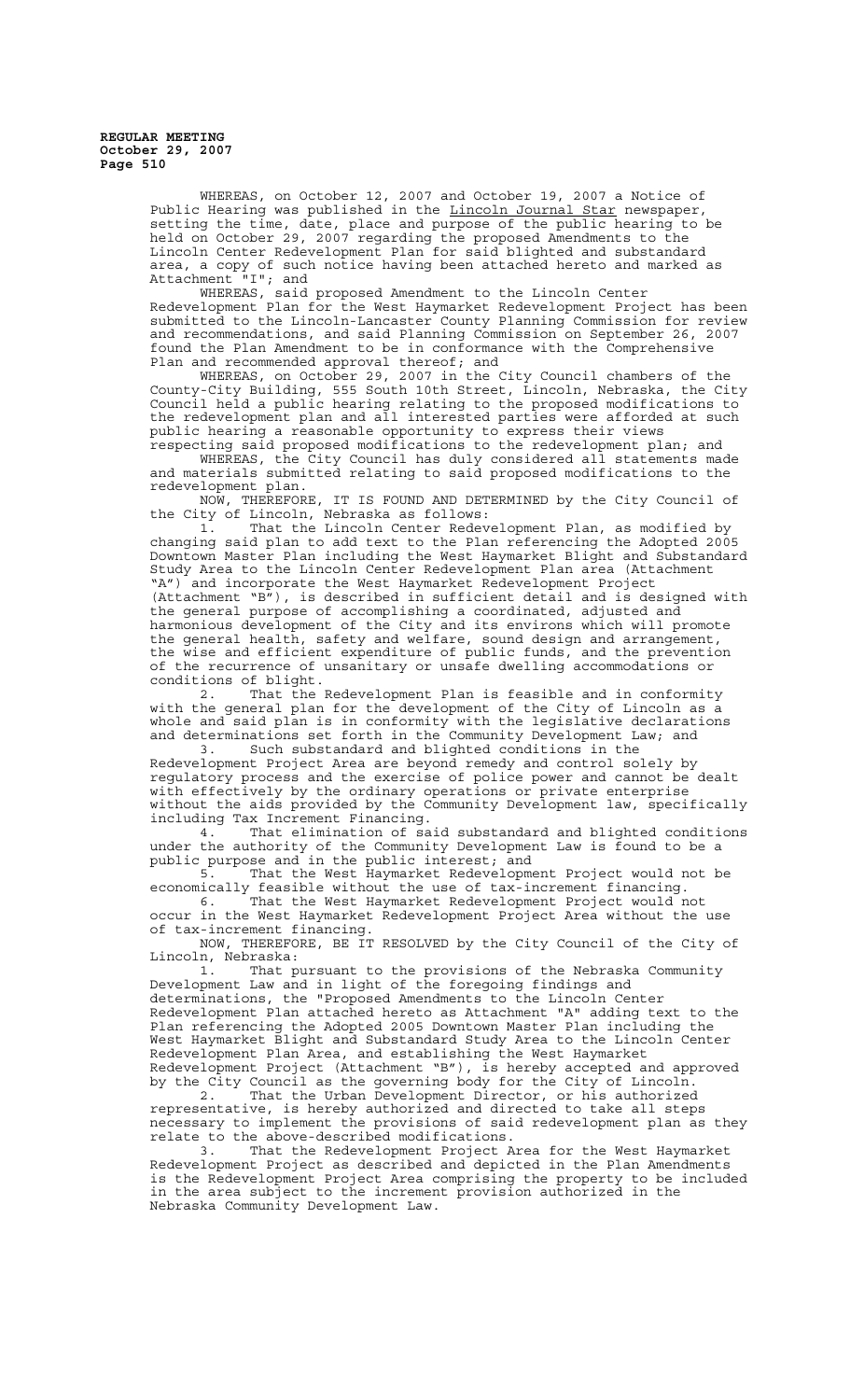4. That the Finance Director is hereby authorized and directed to cause to be drafted and submitted to the City Council any appropriate ordinances and documents for the authorization to provide necessary funds including Community Improvement Financing in accordance with the Community Development Law to finance related necessary and appropriate public acquisitions, improvements and activities set forth in said Amendment and Redevelopment Plan.

5. That it is intended that this resolution and the modifications adopted herein are supplemental hereto the findings, approvals, and authorizations set forth in Resolution No. A-68489, Resolution No. A-70273, Resolution No. A-71073, Resolution No. A-71490, Resolution No. A-71701, Resolution No. A-72046, Resolution No. A-72329, Resolution No. A-72774, Resolution No. A-73000, Resolution No. A-73698, Resolution A-74165, Resolution No. A-74186, Resolution A-74291, Resolution No. A-74583, Resolution No. A-74603, Resolution No. A-74583, Resolution No. A-75257, Resolution A-75784, Resolution A-75974, Resolution No. A-75784, Resolution A-76438, Resolution No. A-77828, Resolution No. A-78138, Resolution No. A-78688, Resolution No. A-80587, Resolution No. A-81681, Resolution No. A-83005, Resolution No. A-83839, Resolution No. A-84238, and Resolution No. A-84478.

Introduced by Robin Eschliman Seconded by Svoboda & carried by the following vote: AYES: Camp, Cook, Emery, Eschliman, Marvin, Spatz, Svoboda; NAYS: None.

## **PETITIONS & COMMUNICATIONS**

SETTING THE HEARING DATE OF MONDAY, NOVEMBER 19, 2007 AT 5:30 P.M. FOR MANAGER APPLICATION OF JEREMY D. BOYER FOR BRUNO ENTERPRISES, INC TOO DBA BUFFALO WILD WINGS GRILL AND BAR LOCATED AT 7301 S.  $27^{TH}$  STREET AND 1328 P STREET - CLERK read the following resolution, introduced by John Spatz, who moved its adoption:

A-84604 BE IT RESOLVED by the City Council, of the City of Lincoln, that a hearing date is hereby set for Mon., November 19, 2007 at 5:30 p.m. or as soon thereafter as possible in the City Council Chambers, County-City Building, 555 S. 10<sup>th</sup> St., Lincoln, NE, for Manager Application of Jeremy D. Boyer for Bruno Enterprises, Inc. Too dba Buffalo Wild Wings Grill and Bar located at  $7301$  S.  $27<sup>th</sup>$  Street & 1328 P Street. If the Police Dept. is unable to complete the investigation by said time, a new hearing date will be set.

Introduced by John Spatz Seconded by Svoboda & carried by the following vote: AYES: Camp, Cook, Emery, Eschliman, Marvin, Spatz, Svoboda; NAYS: None.

SETTING THE HEARING DATE OF MONDAY, NOVEMBER 19, 2007 AT 5:30 P.M. FOR APPLICATION OF VESTA LINCOLN PARTNERS LLC DBA HOLIDAY INN FOR A CLASS CK LIQUOR LICENSE LOCATED AT 141 N.  $9^{TH}$  STREET - CLERK read the following resolution, introduced by John Spatz, who moved its adoption:

A-84605 BE IT RESOLVED by the City Council, of the City of Lincoln, that a hearing date is hereby set for Mon., November 19, 2007 at 5:30 p.m. or as soon thereafter as possible in the City Council Chambers, County-City Building, 555 S. 10<sup>th</sup> St., Lincoln, NE, for Application of Vesta Lincoln Partners LLC dba Holiday Inn for a Class CK liquor license located at 141 N. 9<sup>th</sup> Street.

If the Police Dept. is unable to complete the investigation by said time, a new hearing date will be set.

Introduced by John Spatz Seconded by Svoboda & carried by the following vote: AYES: Camp, Cook, Emery, Eschliman, Marvin, Spatz, Svoboda; NAYS: None.

SETTING THE HEARING DATE OF MONDAY, NOVEMBER 19, 2007 AT 5:30 P.M. FOR ROGELIO ARIAS DBA SUPER TACO FOR A CLASS IK LIQUOR LICENSE LOCATED AT 5501 HOLDREGE STREET - CLERK read the following resolution, introduced by

John Spatz, who moved its adoption:<br>A-84606 BE IT RESOLVED by the City Co BE IT RESOLVED by the City Council, of the City of Lincoln, that a hearing date is hereby set for Mon., November 19, 2007 at 5:30 p.m. or as soon thereafter as possible in the City Council Chambers, County-City Building, 555 S. 10<sup>th</sup> St., Lincoln, NE, for Application of Rogelio Arias dba Super Taco for a Class IK liquor license located at 5501 Holdrege Street.

If the Police Dept. is unable to complete the investigation by said time, a new hearing date will be set.

Introduced by John Spatz Seconded by Svoboda & carried by the following vote: AYES: Camp, Cook, Emery, Eschliman, Marvin, Spatz, Svoboda; NAYS: None.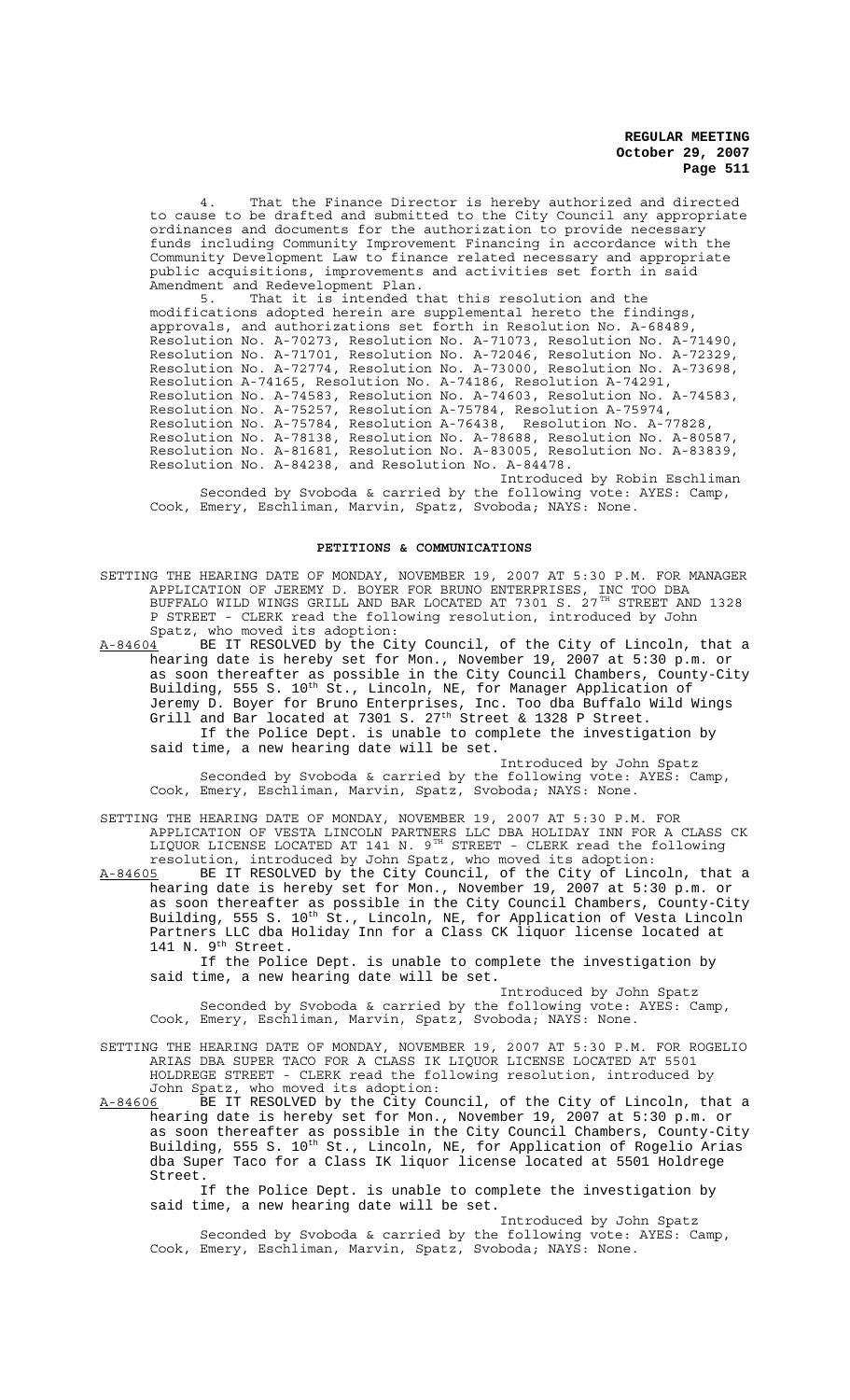THE FOLLOWING HAVE BEEN REFERRED TO THE PLANNING DEPT.: Special Permit No. 07049 - App. of DJ Salia, LLC Investment Properties for the authority to sell alcoholic beverages for consumption on the premises on property at 710 Hill Street.

### **MISCELLANEOUS BUSINESS - NONE**

#### **REPORTS OF CITY OFFICERS**

CLERK'S LETTER AND MAYOR'S APPROVAL OF ORDINANCES & RESOLUTIONS PASSED BY COUNCIL ON OCTOBER 15, 2007 - CLERK presented said report which was placed on file in the Office of the City Clerk.

APPROVING THE CITY OF LINCOLN'S INVESTMENT ACTIVITY FOR THE THIRD QUARTER, FISCAL YEAR 2006-2007 - CLERK read the following resolution, introduced by John Spatz, who moved its adoption:

A-84607 BE IT HEREBY RESOLVED BY THE CITY COUNCIL of the City of Lincoln,  $A-84607$  BE<br>Nebraska:

That the Investment Activity report and attached list of investments be confirmed and approved and the City Treasurer is hereby directed to hold said investments until maturity unless otherwise directed by the City Council.

Introduced by John Spatz Seconded by Svoboda & carried by the following vote: AYES: Camp, Cook, Emery, Eschliman, Marvin, Spatz, Svoboda; NAYS: None.

ASSESSMENT RESOLUTION FOR DOWNTOWN BUSINESS IMPROVEMENT DISTRICT FOR BOARD OF EQUALIZATION, MONDAY, NOVEMBER 5, 2007 AT 1:30 P.M. - CLERK read the

following resolution, introduced by John Spatz, who moved its adoption: A-84608 BE IT RESOLVED by the City Council of the City of Lincoln, Nebraska:

That the cost of providing for the development of public activities and the promotion of public events in the Downtown Business Improvement District including management and promotion and advocacy of retail trade activities or other promotional activities in the district area; enhancement of the enforcement of parking regulations and the provision of security within the district area; the improvement of parking availability; the provision of physical improvements for decoration and security purposes; the maintenance repair, and reconstruction of improvements of other facilities authorized by the Business Improvement District Act not otherwise subject to maintenance, repair, or reconstruction under or within another business improvement district; any other projects or undertakings for the benefit of the public facilities in the district area; the employment of or contracting for personnel, including administrators, to provide for any service as may be necessary or proper to carry out the purposes of the Business Improvements District Act and cost incidental thereto, be and the same is hereby assessed upon the property in said district described in the proposed Distribution of Assessment attached to this resolution, marked "Proposed Distribution of Assessment of Downtown Business Improvement District", and made a part hereof; that the cost of said public activities and promotion of public events is the sum of \$307,046.43; that the property set forth in the proposed Distribution of Assessment is specially benefitted by such activities and improvement; that each piece and parcel of property described is specially benefitted in the amount set forth therein, and no property is taxed more than the special benefits accruing thereto by reason of said activities and improvements; that the cost of said activities and improvements is hereby apportioned and assessed upon the several pieces and parcels of property in said district in the manner and amount set forth in the proposed Distribution of Assessment of the Downtown Business Improvement District.

BE IT FURTHER RESOLVED that the City Clerk be and is hereby directed to record this resolution in the minutes of the City Council with the vote thereon by yeas and nays.

AND BE IT FURTHER RESOLVED that the City Council sit as Board of Equalization for the purpose of equalizing said assessments on the 5<sup>th</sup> day of November, 2007, at 1:30 p.m. and on the day

of the contract of the contract of the contract of the contract of the contract of the contract of the contract of the contract of the contract of the contract of the contract of the contract of the contract of the contrac day until the work of equalizing said assessments shall be completed. Introduced by John Spatz

Seconded by Svoboda & carried by the following vote:  $AYES: Camp$ , Cook, Emery, Eschliman, Marvin, Spatz, Svoboda; NAYS: None.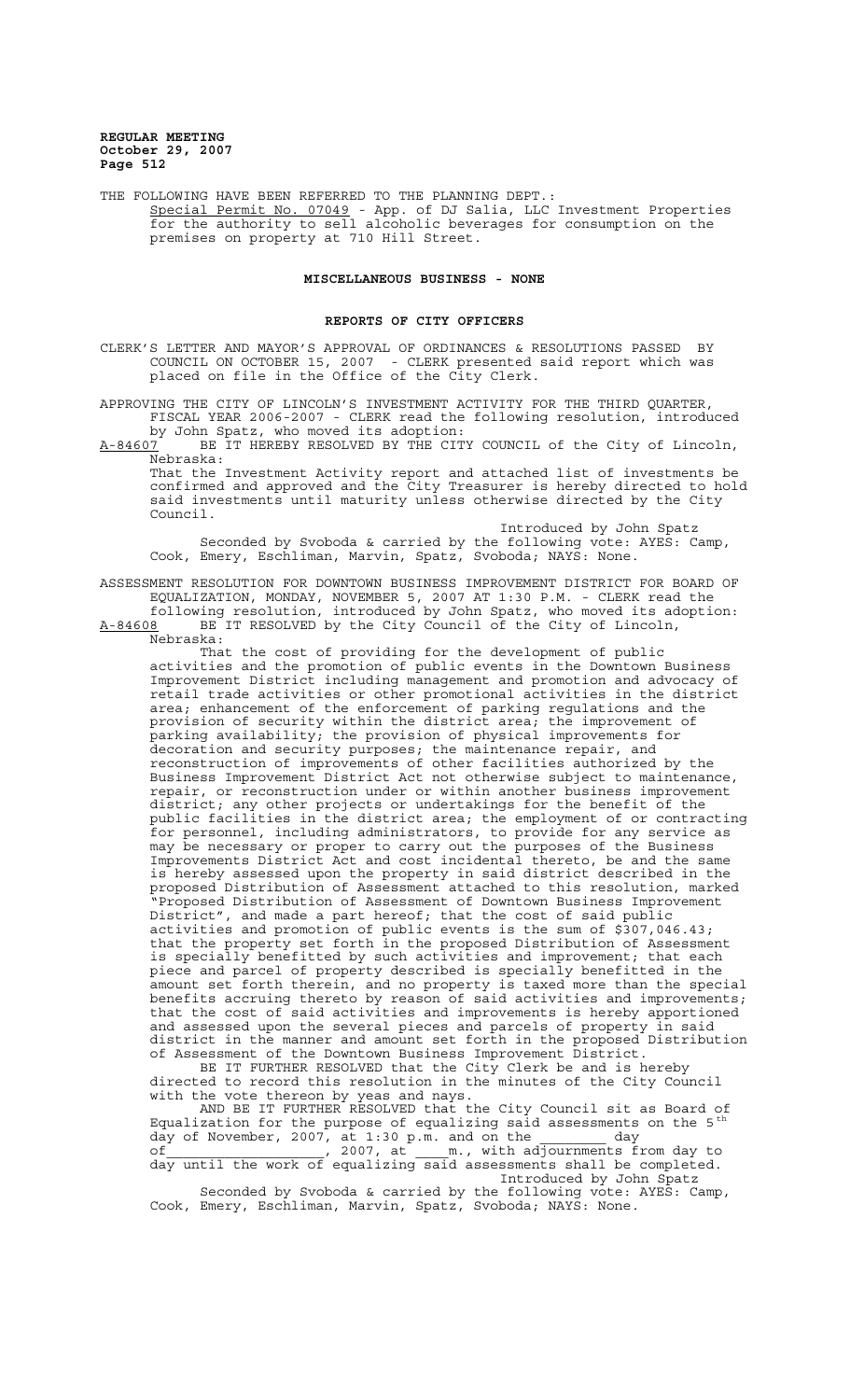ASSESSMENT RESOLUTION FOR DOWNTOWN MAINTENANCE IMPROVEMENT DISTRICT FOR BOARD OF EQUALIZATION, MONDAY, NOVEMBER 5, 2007 AT 1:30 P.M. - CLERK read the following resolution, introduced by John Spatz, who moved its adoption:

A-84609 BE IT RESOLVED by the City Council of the City of Lincoln, Nebraska:

That the cost of providing for the development of public activities and the promotion of public events in the Downtown Maintenance Improvement District including management and promotion and advocacy of retail trade activities or other promotional activities in the district area; enhancement of the enforcement of parking regulations and the provision of security within the district area; the improvement of parking availability; the provision of physical improvements for decoration and security purposes; the maintenance, repair, and reconstruction of improvements of other facilities authorized by the Business Improvement District Act not otherwise subject to maintenance, repair, or reconstruction under or within another business improvement district; any other projects or undertakings for the benefit of public facilities in the district area; the employment of or contracting for personnel, including administrators, to provide for any service as may be necessary or proper to carry out the purposes of the Business Improvements District Act and cost incidental, thereto, be and the same is hereby assessed upon the property in said district described in the proposed Distribution of Assessment attached to this resolution, marked "Proposed Distribution of Assessment of the Downtown Maintenance Improvement District", and made a part hereof; that the cost of said public activities and promotion of public events is the sum of \$199,529.00 that the property set forth in the proposed Distribution of Assessment is specially benefitted by such activities and improvement; that each piece and parcel of property described is specially benefitted in the amount set forth therein, and no property is taxed more than the special benefits accruing thereto by said activities and improvements; that the cost of said activities and improvements is hereby apportioned and assessed upon the several pieces and parcels of property in said district in the manner and amount set forth in the proposed Distribution of Assessment of the Downtown Maintenance Improvement District.

BE IT FURTHER RESOLVED that the City Clerk be and is hereby directed to record this resolution in the minutes of the City Council with the vote thereon by yeas and nays.

AN BE IT FURTHER RESOLVED that the City Council sit as Board of Equalization for the purpose of equalizing said assessments on the 5<sup>th</sup> day of November, 2007, at 1:30 p.m.; and on the  $\frac{1}{2}$  day of , 2007, at m., with adjournments from day to day ded a good means of the state of the state of the state of the state of the state of the state of the state of the state of the state of the state of the state of the state of the state of the state of the state of the sta

until the work of equalizing said assessments shall be completed. Introduced John Spatz

Seconded by Svoboda & carried by the following vote: AYES: Camp, Cook, Emery, Eschliman, Marvin, Spatz, Svoboda; NAYS: None.

ASSESSMENT RESOLUTION FOR CORE BUSINESS IMPROVEMENT DISTRICT OVERLAY FOR BOARD OF EQUALIZATION, MONDAY, NOVEMBER 5, 2007 AT 1:30 P.M. - CLERK read the following resolution, introduced by John Spatz, who moved its adoption: A-84610 BE IT RESOLVED by the City Council of the City of Lincoln,  $A-84610$  BE<br>Nebraska:

That the cost of providing for the development of public activities and the promotion of public events in the Core Business Improvement District Overlay including management and promotion and advocacy of retail trade activities or other promotional activities in the district area; enhancement of the enforcement of parking regulations and the provision of security within the district area; the improvement of parking availability; the provision of physical improvements for decoration and security purposes; the maintenance, repair, and reconstruction of improvements of other facilities authorized by the Business Improvement District Act not otherwise subject to maintenance, repair, or reconstruction under or within another business improvement district; any other projects or undertakings for the benefit of the public facilities in the district area; the employment of or contracting for personnel, including administrators, to provide for any service as may be necessary or proper to carry out the purposes of the Business Improvements District Act and cost incidental thereto, be and the same is hereby assessed upon the property in said district described in the proposed Distribution of Assessment attached to this resolution, marked "Proposed Distribution of Assessment of the Core Business Improvement District Overlay", and made a part hereof; that the cost of said public activities and promotion of public events is the sum of \$145,069.75; that the property set forth in the proposed Distribution of Assessment is specially benefitted by such activities and improvement; that each piece and parcel of property described is specially benefitted in the amount set forth therein, and no property is taxed more than the special benefits accruing thereto by reason of said activities and improvements; that the cost of said activities and improvements is hereby apportioned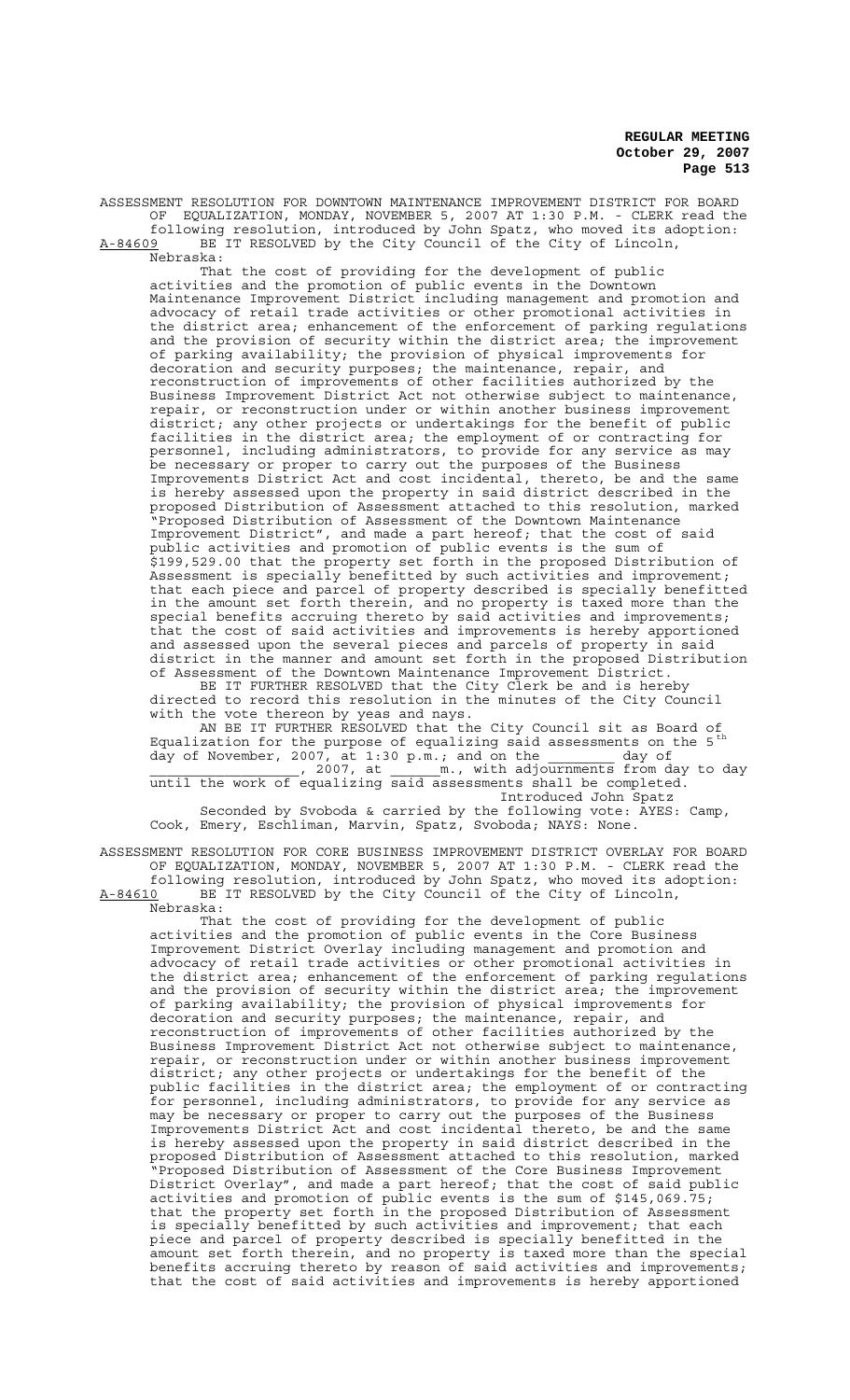> and assessed upon the several pieces and parcels of property in said district in the manner and amount set forth in the proposed Distribution of Assessment of the Core Business Improvement District Overlay. BE IT FURTHER RESOLVED that the City Clerk be and is hereby directed to record this resolution in the minutes of the City Council with the vote thereon by yeas and nays. AND BE IT FURTHER RESOLVED that the City Council sit as Board of Equalization for the purpose of equalizing said assessments on the 5  $^{\rm th}$ day of November, 2007, at 1:30 p.m., and on the  $\qquad \qquad$  day of port 2007, at all adjournments from day to day until the work of equalizing said assessments shall be completed. Introduced by John Spatz Seconded by Svoboda & carried by the following vote: AYES: Camp, Cook, Emery, Eschliman, Marvin, Spatz, Svoboda; NAYS: None.

# **ORDINANCE - 1ST READING & RELATED RESOLUTIONS (AS REQUIRED)**

- APPROVING A LEASE AGREEMENT BETWEEN THE CITY AND ROBERT AND JANETTE FIALA FOR THE LEASE OF SPACE BY THE LINCOLN AREA AGENCY ON AGING FOR ITS LINCOLN INFORMATION FOR THE ELDERLY (LIFE) PROGRAM AT 370 FIFTH STREET, DAVID CITY, NEBRASKA - CLERK read an ordinance, introduced by John Spatz, accepting and approving a Lease Agreement between the City of Lincoln and Robert & Janette Fiala for the lease of office space by the Lincoln Area Agency on Aging for its Lincoln Information For the Elderly (LIFE) Program at 370 Fifth Street, David City, NE 68632, for a 13-month term from May 1, 2007 through May 31, 2008, the first time.
- AMENDING CHAPTER 2.81 OF THE LINCOLN MUNICIPAL CODE RELATING TO THE LINCOLN LIVING WAGE ORDINANCE TO ADD A DEFINITION FOR "NONPROFIT ORGANIZATION" AND TO EXEMPT NONPROFIT ORGANIZATIONS FROM THE APPLICATION OF THE ORDINANCE - CLERK read an ordinance, introduced by Jon Camp, amending Chapter 2.81 of the Lincoln Municipal Code relating to the Lincoln Living Wage Ordinance by amending Section 2.81.020 to add a definition for "nonprofit organization"; amending Section 2.81/090 to exempt nonprofit organizations from the application of the ordinance; and repealing Sections 2.81.020 and 2.81.090 of the Lincoln Municipal Code as hitherto existing, the first time.

# **ORDINANCES - 3RD READING & RELATED RESOLUTIONS (as required)**

APPEAL BY DAN MARVIN OF THE STARTRAN ADVISORY BOARD ACTION APPROVING THE TRANSIT DEVELOPMENT PLAN (TDP) AND THE NEAR-TERM ROUTE CHANGES THAT ARE PART OF THE TDP. 10/1/07 - ACTION DELAYED TO 10/29/07) - PRIOR to reading:

SPATZ Moved to amend Bill No. 07R-200 on page 1, line 20, after (Attachment "A") insert the following language: 1. with the following amendments:

1. Include the implementation of the near-term route structure, as shown in the Transit Development Plan, fixed-route bus service to the 18<sup>th</sup> and J Street area.

2. Include in the implementation of the near-term route structure, as shown in the Transit Development Plan, fixed-route bus service to the Southwood area through use of the Green Arapahoe route. 2. On page 2, line 2, after the word "Report" add the following words: as amended by this Resolution.

Seconded by Cook & carried by the following vote: AYES: Camp, Cook, Emery, Eschliman, Marvin, Spatz, Svoboda; NAYS: None.

ESCHLIMAN Moved to amend Bill No. 07R-200 in the following manner: 1. On page 1, line 16, insert the following language:

WHEREAS, the City Council is desirous of reducing the City contribution by \$ for each year of the Plan. 2. On page 1, line 18, before the words, "That the City Council,"

insert the number  $1.$ 

3. On page 1, line 19, after the word "hereby" insert the following: amends the Transit Development Plan Final Report (Attachment "A") by reducing the City General Fund Contribution for each year of the Plan by On page 287, Table 6-5; StarTran 5-Year Revenue Estimate line entitled "City General Fund" and adopting the amended Transit Development Plan Final Report as amended (Attachment "A"). 4. On page 1, after line 20, insert the following two paragraphs:

2. City staff, and not outside consultants, shall arrive at the dollar amount for the budget reduction maintaining the proposed StarTran routes intact as much as possible but using the following criteria in order of importance to make said reduction: attempting to maintain transportation to jobs, school, and medical services; reducing overhead and operating expenses; eliminating service in hours of the day with the least amount of projected ridership, eliminating or changing newly proposed routes which will have the least amount of projected ridership;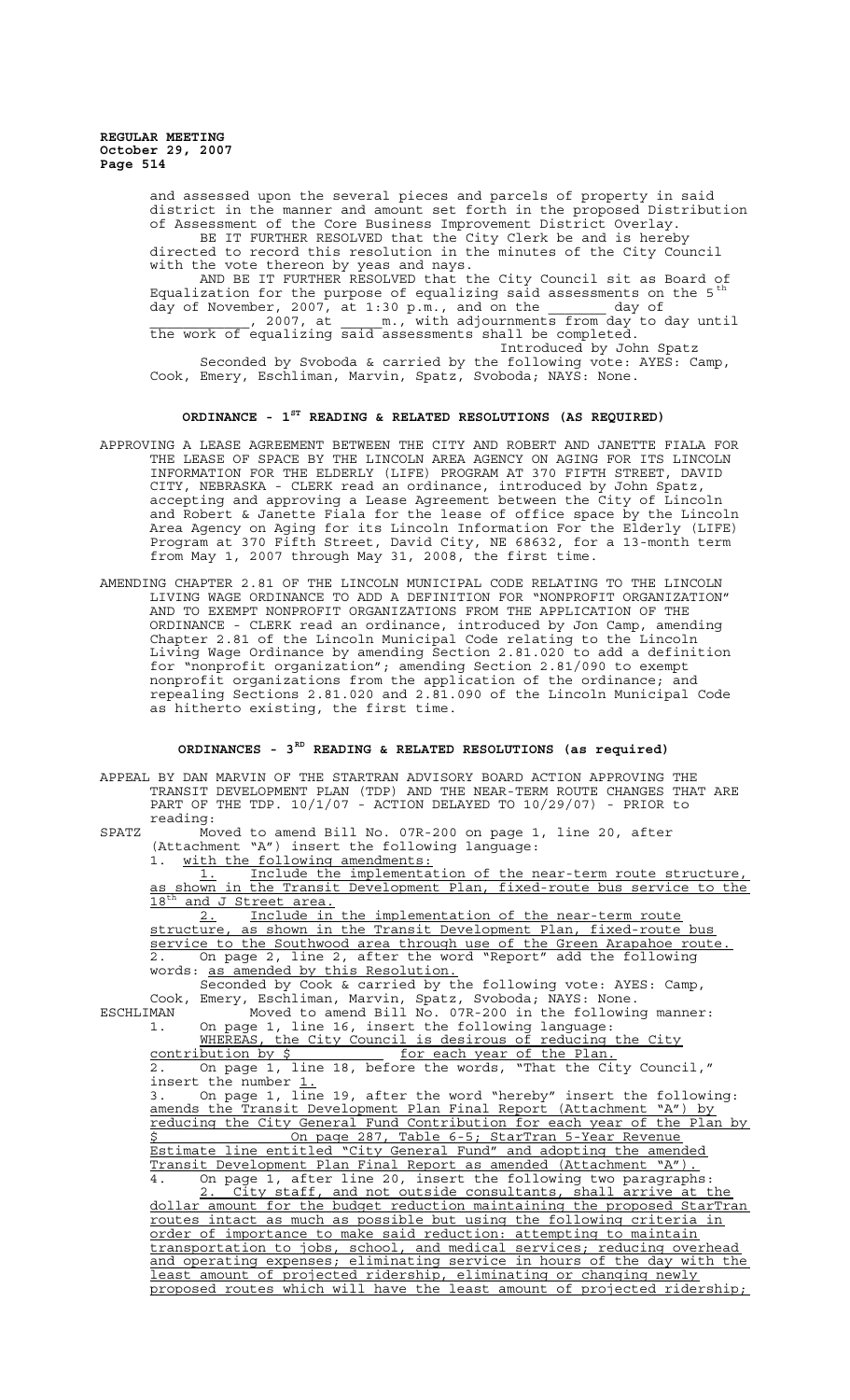eliminating services to areas of town which currently have low amounts of ridership.

(a) City staff shall hold at least one and preferably more public meetings on its proposed changes and notify the Council with its final recommendation by December 31, 2007. Seconded by Camp & **LOST** by the following vote: AYES: Camp,

Eschliman; NAYS: Cook, Emery, Marvin, Spatz, Svoboda. CLERK Read the following resolution, introduced by Ken Svoboda, who

moved its adoption:<br>A-84611 WHEREAS, on J

A-84611 WHEREAS, on June 21, 2007, pursuant to Section 2.38.100 of the Lincoln Municipal Code, the StarTran Advisory Board recommended conditional approval of the Transit Development Plan (TDP) and near term route changes that are part of the plan; and

WHEREAS, the Transit Development Plan as amended by the StarTran Advisory Board is incorporated in the "Transit Development Plan Final Report" attached hereto marked as Attachment "A"; and

WHEREAS, the City Council, on April 2, 2007 adopted Ordinance No. 18906 which became effective on September 1, 2007; and

WHEREAS, pursuant to Ordinance No. 18906 the Transit Development Plan Final Report became a final decision; and

WHEREAS, Councilman Dan Marvin, pursuant to Lincoln Municipal Code § 2.38.127, filed a notice of appeal appealing from the StarTran Advisory Board final action approving the Transit Development Plan Final Report; and

WHEREAS, the City Council, pursuant to said § 2.38.127, must review all appeals and take final action thereon.

NOW, THEREFORE, BE IT RESOLVED by the City Council of the City of Lincoln, Nebraska:

That the City Council, upon review of the recommendations of the StarTran Advisory Board, hereby accepts and adopts the Transit Development Plan Final Report (Attachment "A") with the following amendments:

1. Include in the implementation of the near-term route structure, as shown in the Transit Development Plan, fixed-route bus service to the 18<sup>th</sup> and J Street area.

<u>BELVICE CO CHC IS AND SURVERTILED</u><br>2. Include in the implementation of the near-term route<br>structure, as shown in the Transit Development Plan, fixed-route as shown in the Transit Development Plan, fixed-route bus service to the Southwood area through use of the Green Arapahoe route. BE IT FURTHER RESOLVED that the Transit Development Plan (TDP) Final Report as amended by this Resolution shall become effective 45 days after the date of approval of this Resolution.

Introduced by Ken Svoboda Seconded by Cook & carried by the following vote: AYES: Cook, Emery, Eschliman, Marvin; NAYS: Camp, Spatz, Svoboda.

### **REGISTERED TO SPEAK SESSION - NONE**

### **OPEN MICROPHONE SESSION - NONE**

### **MISCELLANEOUS BUSINESS**

### **PENDING -**

CAMP Moved to extend the remaining Pending List to November 5, 2007. Seconded by Svoboda & carried by the following vote: AYES: Camp, Cook, Emery, Eschliman, Marvin, Spatz, Svoboda; NAYS: None.

## **UPCOMING RESOLUTIONS -**

CAMP Moved to approve the resolutions to have Public Hearing on November 5, 2007. Seconded by Svoboda & carried by the following vote: AYES: Camp, Cook, Emery, Eschliman, Marvin, Spatz, Svoboda; NAYS: None.